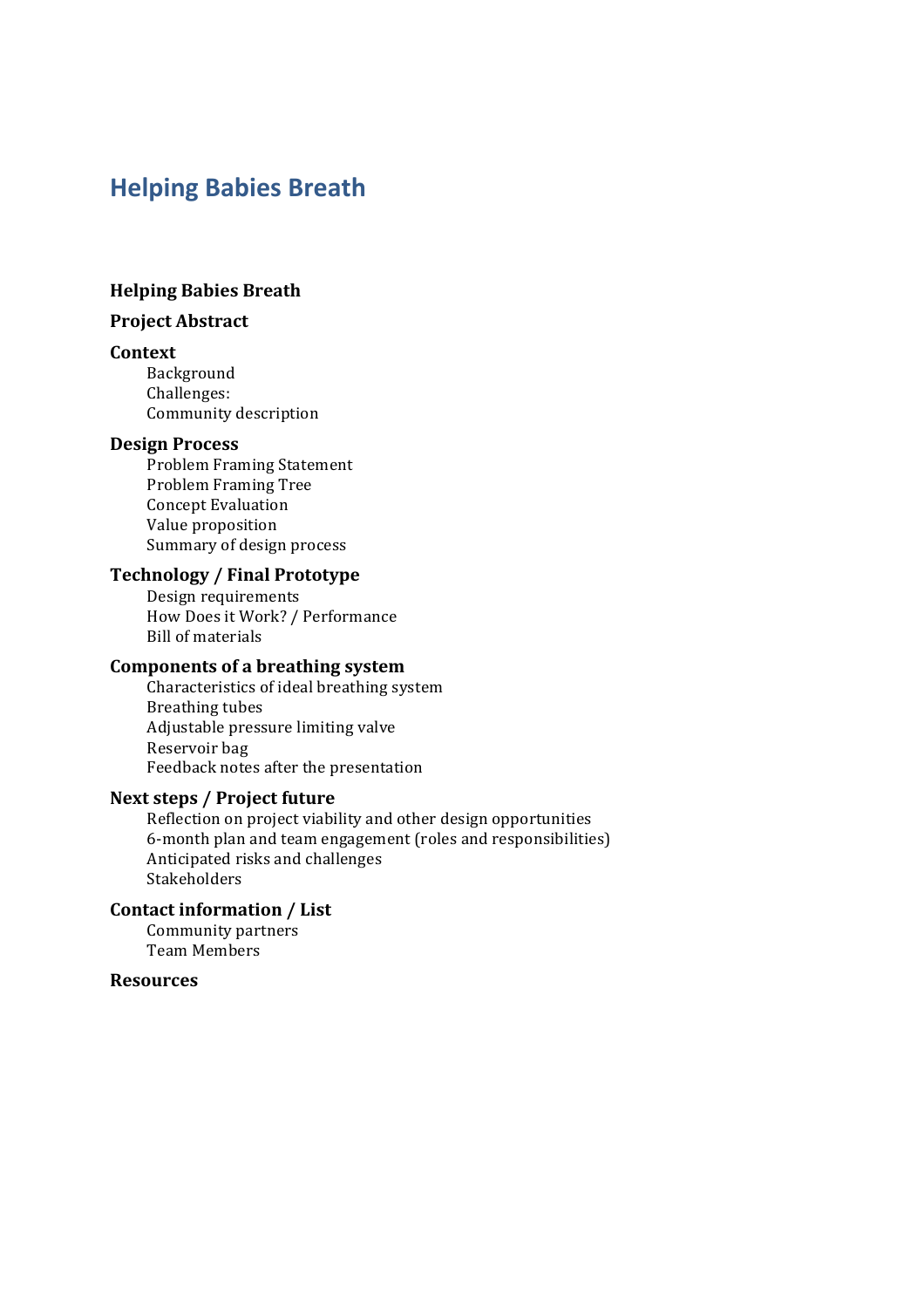## **Project Abstract**

Birth asphyxia is responsible for the death of 904,000 babies every year, with many more suffering severe brain damage and disabilities. In low-resource settings, this can be a result of insufficient human resources at the time of birth and inadequate resuscitation equipment that can be dangerous and ineffective. The device described here is designed to be used easily by midwives and nurses, provides effective and safe resuscitation, and is appropriate for low resource settings that face material, emergency transport, and human resource limitations.

The product envisioned will contain a pump-based resuscitator with a mask, as well as a positioning pillow that also functions as a heart rate monitor. The resuscitator will provide an intuitive way to control both a peak inspiratory pressure (PIP) and positive end expiratory pressure (PEEP), as well as control over the length of breaths, with a beeping sound in the proper rhythm to guide the attendant. The pumping mechanism will also have an oxygen inlet to enable mixing with air. The positioning pillow device will ensure proper placement of the infant, an accurate chin tilt, and reduce the risk of damage to the head. A heart rate monitor contained within the positioning pillow will provide an audible heartbeat, and an alarm to notify the healthcare worker when the heart rate is adequate. Both components will be powered with rechargeable batteries, enabling complete portability.

## **Context**

#### *Background*

In spite of advances in prenatal medicine, asphyxia is still one of the most significant causes of infant mortality. WHO has defined prenatal asphyxia as a "failure to initiate and sustain breathing at birth". Severe asphyxia is defined as no breathing or an Apgar score of 0-3 at 1 minute of age.

There are 26 million births annually in India. This represents 20% of all global live births. There are also over one million neonatal deaths per year in India. This is 25% of the total global burden of neonatal deaths. Data from National Neonatal Prenatal database suggests that prenatal asphyxia contributes to almost 20% of the total neonatal deaths in India, or nearly 200,000 infants.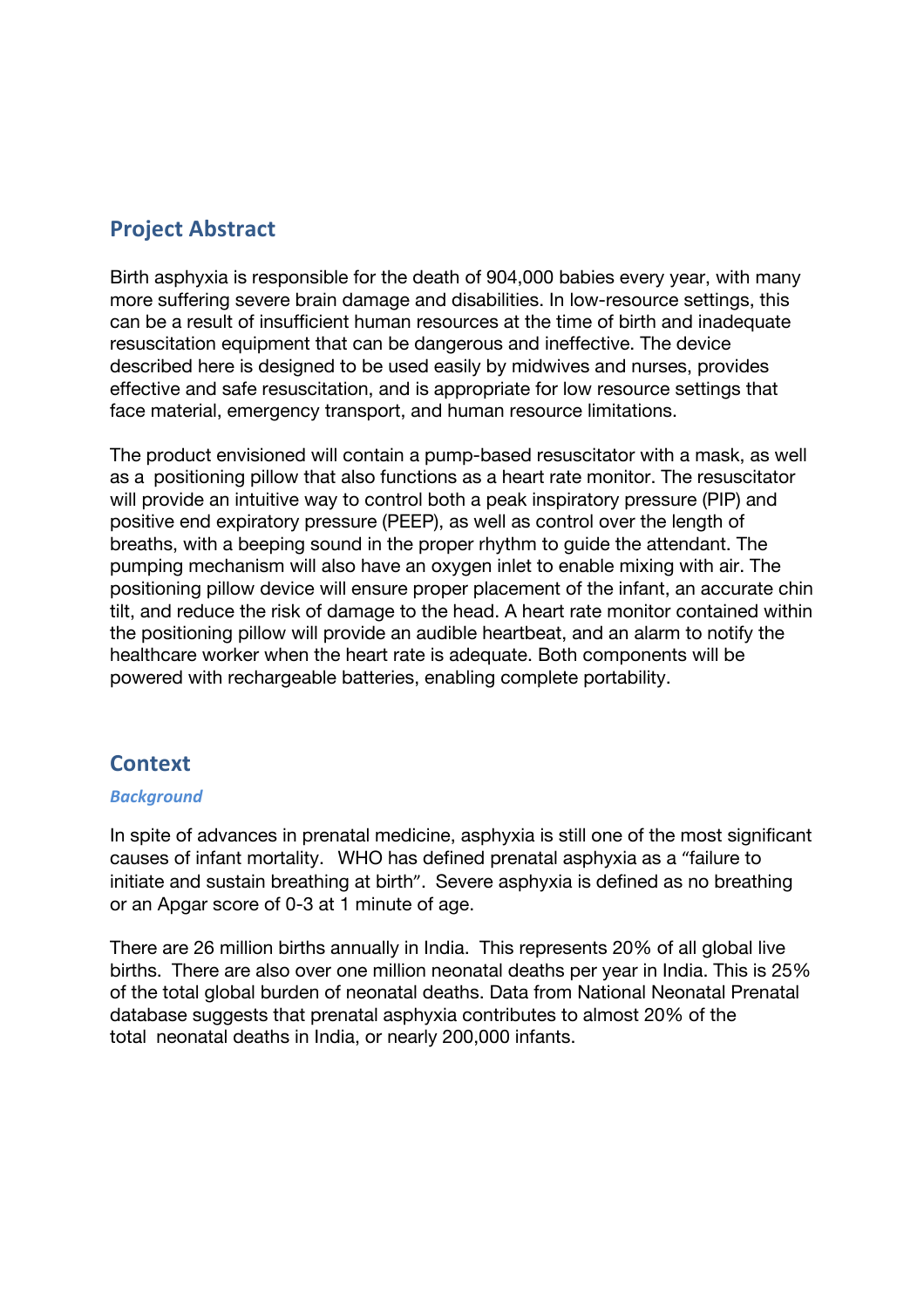# With over 1 million neonatal deaths, India contributes a quarter of the global burden



Figure 1: Neonatal deaths worldwide

Infants experiencing asphyxia who are not resuscitated effectively within 3 minutes of birth can experience varying degrees of damage to essential organs including kidneys, lungs and liver but the most serious effects are seen on the central nervous system. Good supportive care is essential in the first 48 hours after asphyxia to prevent ongoing brain injury, which can be expensive and a burden to the family and community.

#### *Challenges:*

Despite being relatively simple and inexpensive, effective neonatal resuscitation is not universal. Although resuscitation principles might be straightforward in healthcare environments with highly-skilled teams, it is difficult in low resource settings where practitioners lack training in newborn care and where access to essential resuscitation equipment is limited. Globally each year an estimated 10 million babies require assistance to initiate breathing. Between 5%–10% of all babies born in facilities need some degree of resuscitation, such as tactile stimulation or airway clearing. Approximately 3%–6% require basic neonatal resuscitation with assisted ventilation (most often with a self inflating bag device).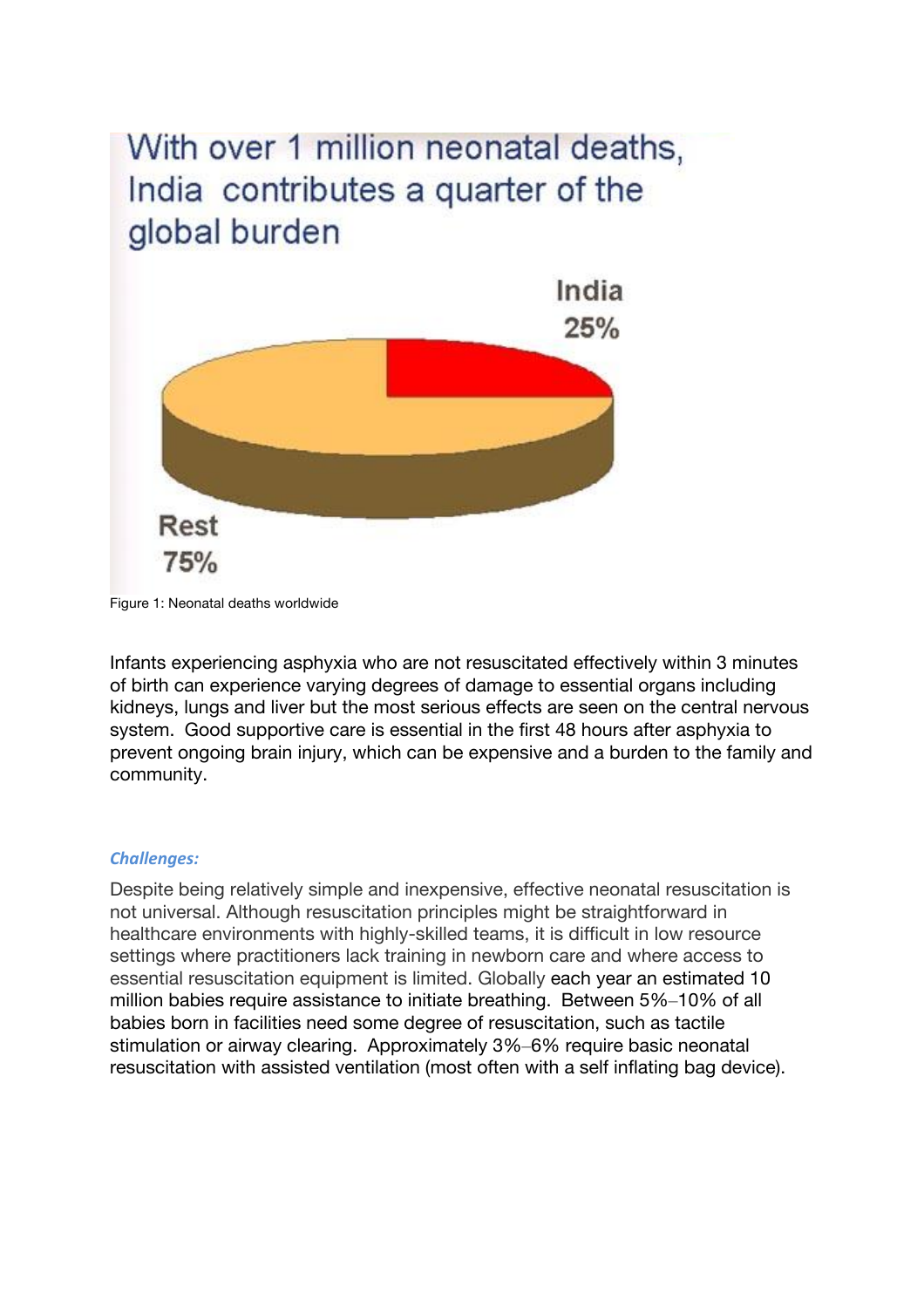

Figure 2: Treatment of newborns in case of asphyxia

Self inflating bags (SIBs) are the most widely available resuscitation device and are recommended in resource-limited settings. They are relatively inexpensive but their ability to provide a sustained inflation has been questioned. Studies suggest that it is difficult to consistently provide sustained inflations longer than 3 s when using a self-inflating bag. Additionally, evidence shows that inconsistent pressures can cause bruising in the neonatal airway and can result in further complications. Incorrect positioning of the mask can cause air leaks and an improper head tilt can fail to open the airway. Training for artificial resuscitation with a SIB must be reinforced monthly and practiced regularly to ensure it remains second nature for anyone called upon to perform this critical intervention. Competency based refresher courses are necessary but often not implemented and healthcare workers can effectively lose their training within 6 months.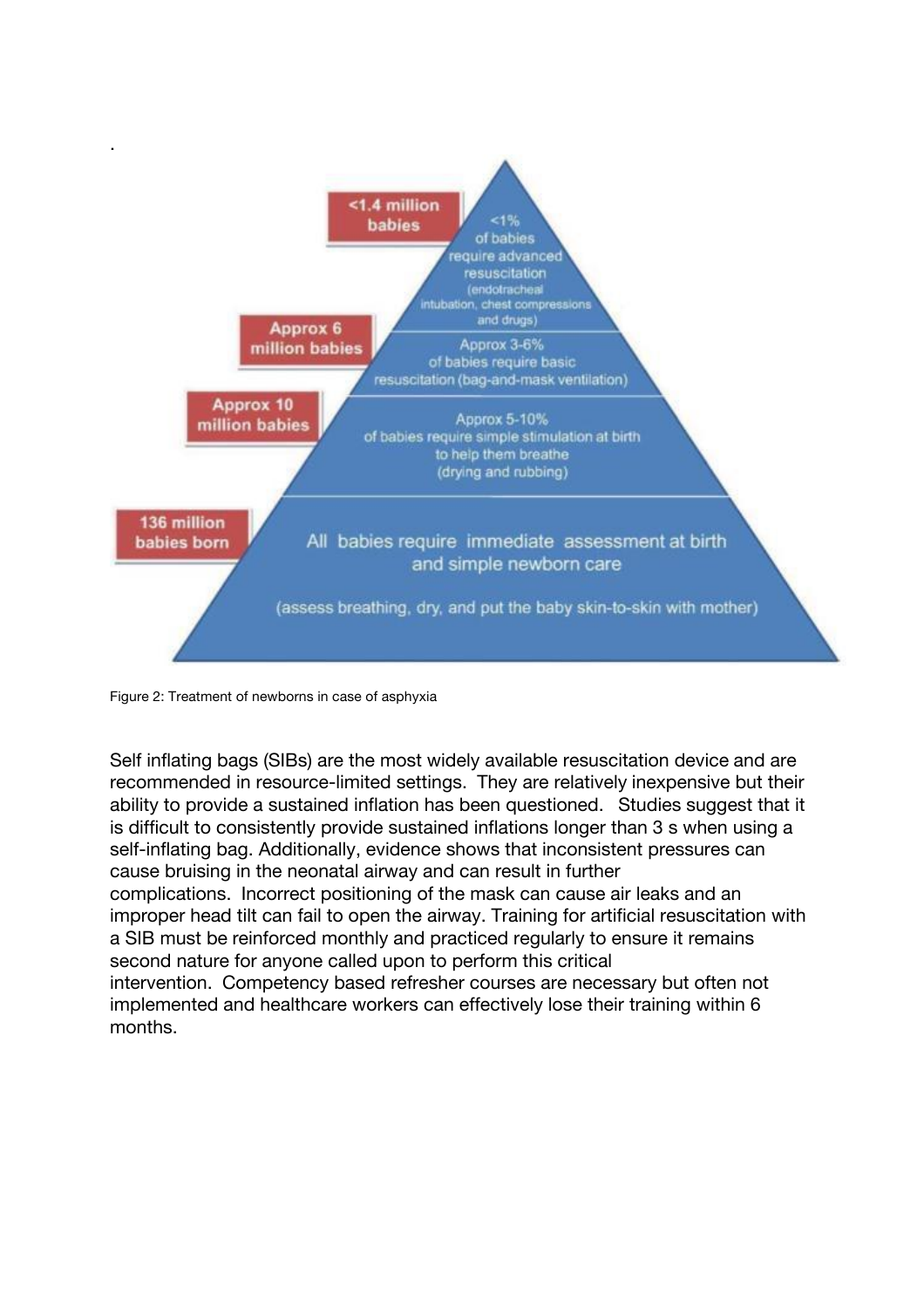

Figure 3: Overview of the different resuscitation devices and their features

Many clinics across the world don't have access to resuscitation equipment and rely on mouth to mouth resuscitation. Where resources exist, the most commonly used device is the bag and valve mask. It is relatively inexpensive, but there are many challenges to using it. There is no way to know how much pressure to give. Each breath is different because it depends on the hand pressure of the user. Too little pressure can result in ineffective resuscitation and cause death or brain damage. Too much pressure can result in lung damage. This technique relies on the proper use by the nurse.

Another device is the NeoPuff. It addresses the problem of effectiveness because it gives both a high pressure and a low pressure, which keeps the lungs from collapsing. It also allows for a sustained inspiratory breath of 1-2 seconds, which is impossible with the bag and valve mask. The device fixes the pressures so that consistent breaths which limits the risk of excessive pressures. However this device is \$1000 and also depends on the clinic having an oxygen source. It requires a lot of training because of the complexity and number of adjustments possible.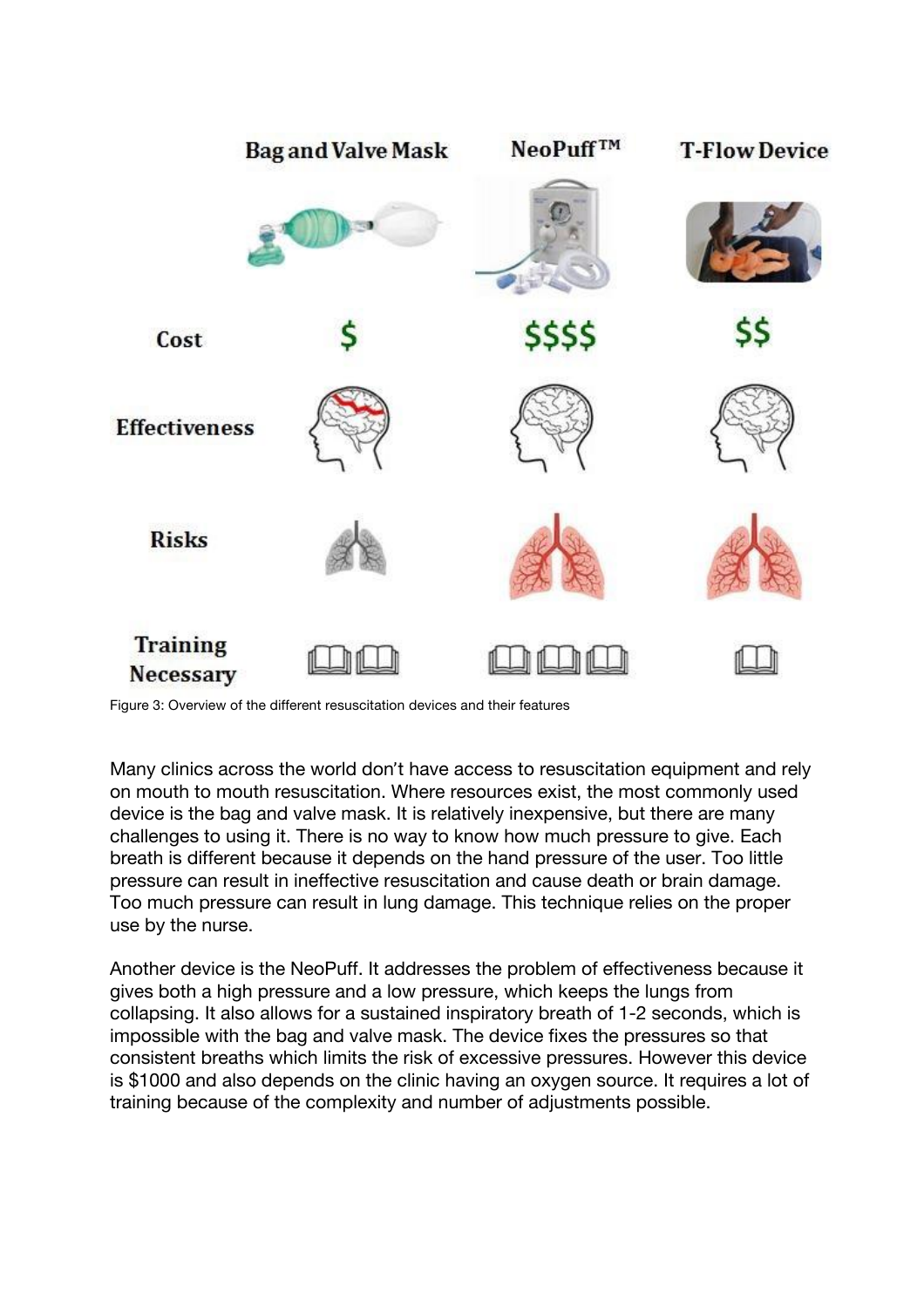We have designed the T-Flow device that gives both high and low pressures to increase the effectiveness of resuscitation. The pressures are fixed so that excessive pressures cannot be applied. By simplifying the adjustment process, we decrease the reliance on skilled professionals to operate the device effectively. We also include real-time guidance – a positioning device, sound guidance, to help the user know the length and rhythm of breaths to give, and a heart rate monitor contained in a positioning device. The device is low cost and does not require expensive oxygen cylinders or a concentrator.

#### *Community description*

A team of six members visited four healthcare Centres in the Chengalpet region of Tamil Nadu, India. Centres included Salavakkam Primary Health Centre, Manamathi Primary Health Centre, Uthiramerur Primary Health Centre and Chengalpet Government Hospital. Six nurses were interviewed and the the most prominent concern identified was lack of human resources in the delivery room. In all four centres it was common practice to have only one nurse in attendance in the maternity during delivery, yet the ratio of health workers to population has a direct relationship with survival of women during childbirth and children in early infancy: as the number of health workers declines, survival declines proportionately. The second concern was delay in emergency transport. One nurse reported that an ambulance could take up to two hours to respond, leading to delays in cesarian sections. When a necessary cesarian section is delayed, the consequences can be life altering. A child may suffer from birth injuries such as cerebral palsy or brain damage, and in severe cases, the mother or child may die.

## **Design Process**

#### *Problem Framing Statement*

Maternity and newborn care attendants struggle with effective resuscitation support for neonates because of a lack of human resources at delivery, limitations with resuscitation equipment and lengthy delays in emergency transport that we address by designing a device that is easy to use, safe, effective, and appropriate for lowresource settings.

#### *Problem Framing Tree*

The problem framing tree is an abstract method to detect problems. Each main problem topic is a big stem and this stem has a few branches which are problems related to the main one. It is an easy method to define varieties of problems and to see them at a glance. It helps the group prepare for the decision finding process. The problems we defined are related to the answers we got from interviews conducted in various communities. We structured the different answers by topics in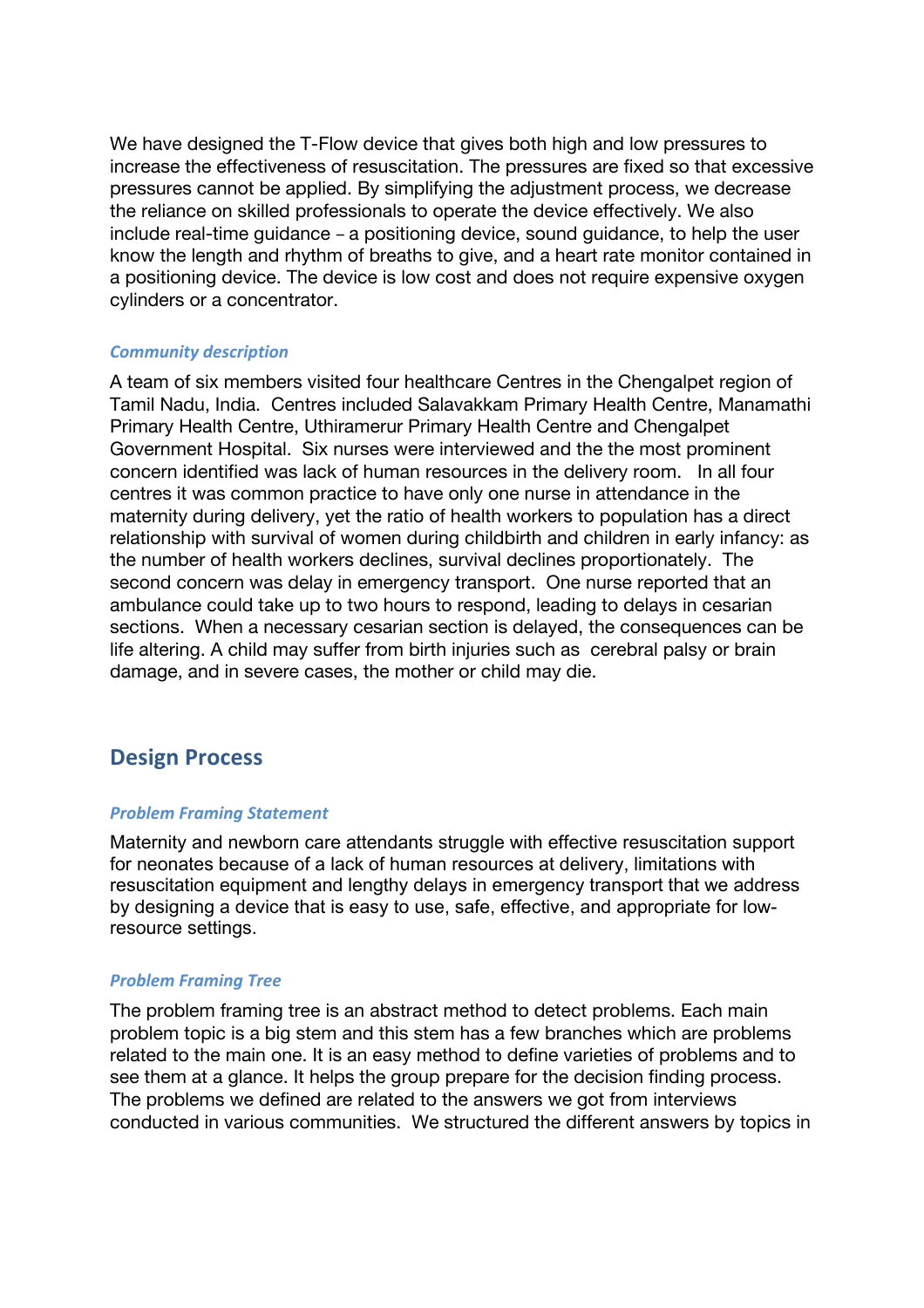order to fill the placeholders in the problem framing tree. Additionally we noted basic ideas for possible solutions. The four levels of our problem framing tree are:

- 1. Monitoring: Problems in the prenatal and delivery stage can be detected easily to avoid complications. Interview parteners in the rural health centres informed us that if there are any risks with a pregnancy or during delivery expectant mothers are brought to the general hospital for advanced care and monitoring. It is necessary to detect problems during the early stage in order to transport and treat quickly for positive outcomes.
- 2. Education: From information gathered we learned that many nurses and midwives in rural areas do not receive regular refresher traning to properly utilize the ambu bag (the device currently being used to resuscitate). To ensure safe, effective operation of the device, midwives and nurses must practice at least once per month. Some of the nurses interviewed had not used an ambubag , or received refresher training in more than three years. The other problem identified was lack of knowledge by expectant mothers regarding early risk signs surrounding asphyxia.
- 3. Emergency Transport: Although Chengalpet has a neonatal ambulance, it serves an extremely large poulation and multiple rural clinics. Response time from the emergencey medical team can take up to 2 hours. Rural clinics are equiped only with ambubags, which are inadequate to provide sustained breathing. Lack of timely intervention can lead to complications, brain damage and death. The high cost of more advanced equipment prevents rural clinics from purchasing.
- 4. Treatment and Care: The treatment of infants is difficult; nurses and midwives often struggle in emergency situations. There are many factors which play a part in the successful treatment of infants and often the medical devices that are the most effective at resusitating, are to complicated for a nurse to handle.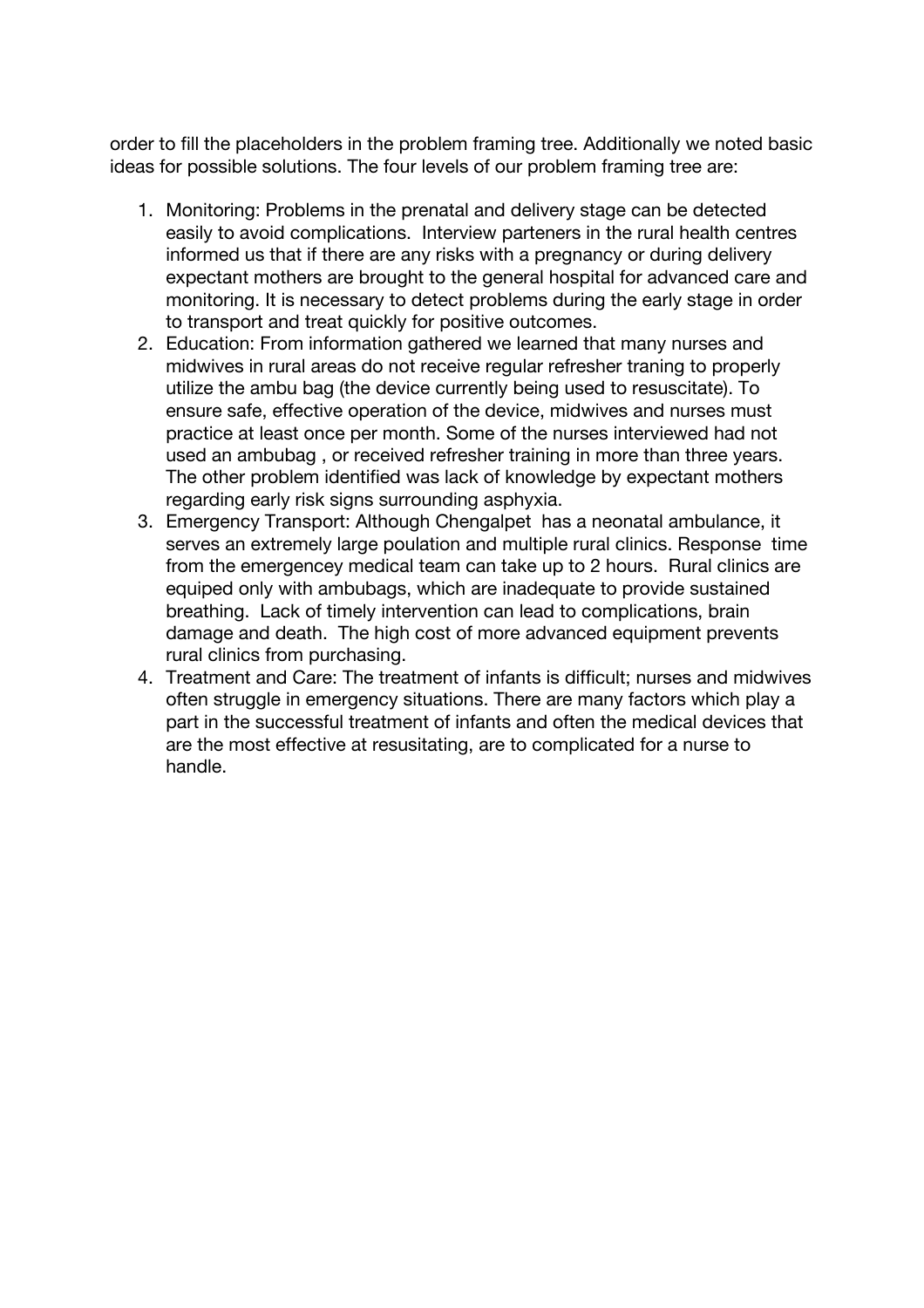

Figure 4: Problem framing tree

This problem framing tree gave us an overview in which areas we could start to work. We focused on three identified issues:

- Lack of practice with the ambu bag.
- A cheap monitoring device, which detects the heart rate of the fetus and the uterine contractions of the mother
- A resuscitator which is affordable, user friendly and could replace the ambu bag

#### *Concept Evaluation*

The main part of the concept evaluation was for our team to decide which problem, out of the detected three, we should focus on. First of all we had a discussion regarding which possible solution would have the most significant impact. In our opinion, solutions around the ambu bag were the weakest, due to the difficulties in usage. We predicted the ambu bag will be replaced within the next 10 -15 years, therefore the impact of solutions would be minimal. For the other two detected problems, the process was more difficult, as both potentially have a broader impact. From interviews with nurses and midwives we ascertained the value of a cheap heart rate monitoring device, due to the fact that resuscitation should be done at the general hospital in order to detect complication during the early stages.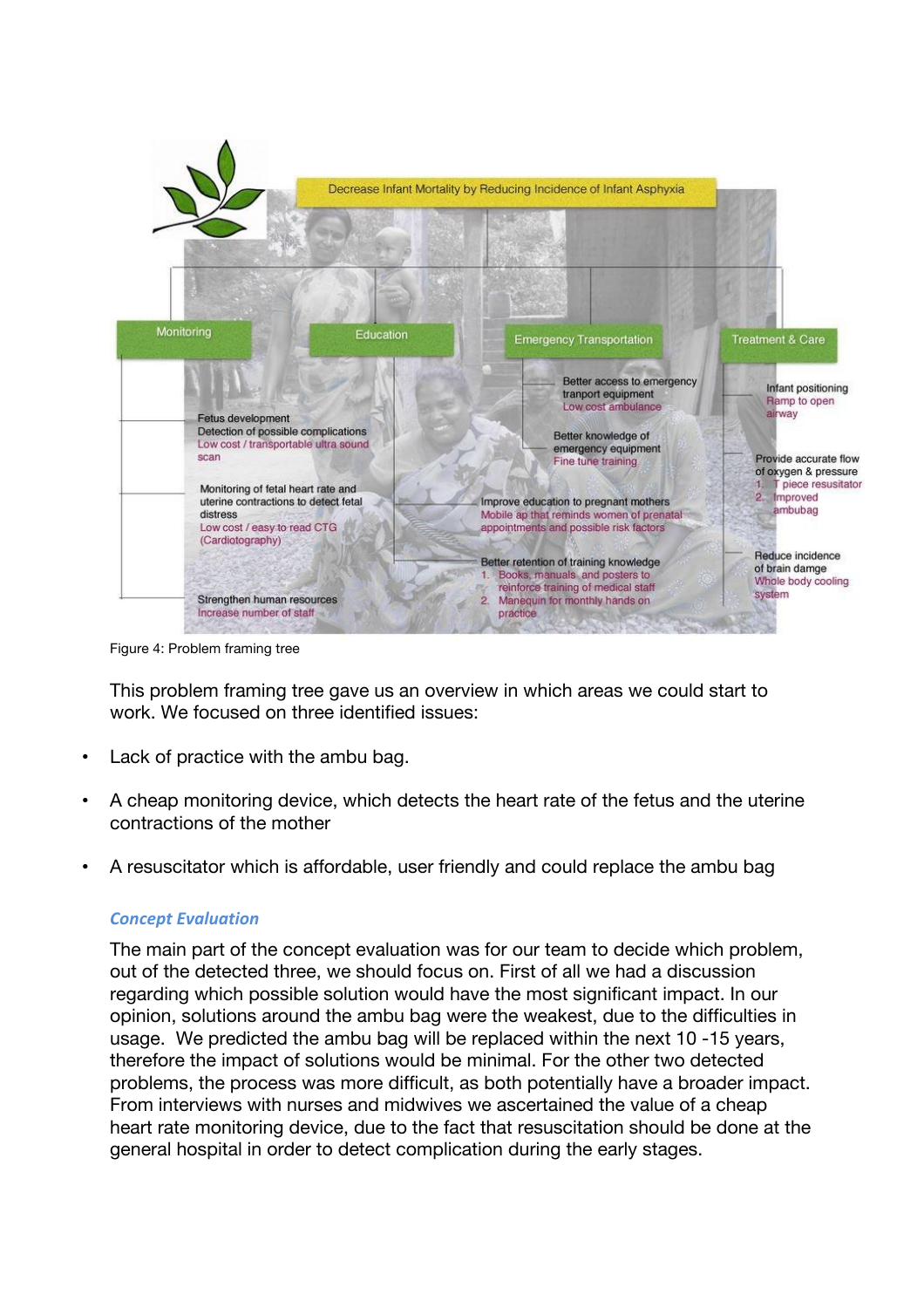Alternatively we still had the impression, that an easy to use and low-cost resuscitation device would be highly useful.

To find a decision regarding which project to focus on, we used a card sorting method. We wrote the advantages and disadvantages of the two devices on cards and grouped then between a matrix , then sorted by topics such as costs, needs, etc.

We then assigned each card a value and ranked them in order from most to least powerful. With the help of this method we decided to concentrate on a resuscitator.

#### **Value** proposition

- Decreases neonatal mortality and brain damage due to asphyxia
- Delivers inspiratory and expiratory pressure preventing lung collapse
- Reduces likelihood of lung damage due to excessive pressure application
- Guides nurse or midwife through audio to give sustained breaths
- Plays the newborn's heart rate signaling a successful resuscitation

#### **Summary of design process**

As we explained before, the resuscitator was for us the right choice. Our main reasons to decide against a heart rate monitoring device was that there are already devices on the market. They cost around 30\$, which is in the price range of the hospitals and health care center we visited. One facility also showed us one of these devices.

Another reason to decide against the monitoring devices was that our interview partners said to us:

• "We don't treat them (babies with complications during delivery), because we don't have the right equipment, that's why we need a monitoring device to detect problems."

Out of this statement we started to ask deeper for the "right equipment" and we got the answers:

- "Resuscitators (which are available) are too expensive!"
- "A resuscitator is too complicated to use for nurses and midwives"

So now we had two of our main needs for the device we have to develop. It has to be cheap and it has to be easy-to-use.

After some research on existing resuscitation machines we had the insight it is no rocket science to develop the right device with the intended needs and we got an idea how our first prototype could look like.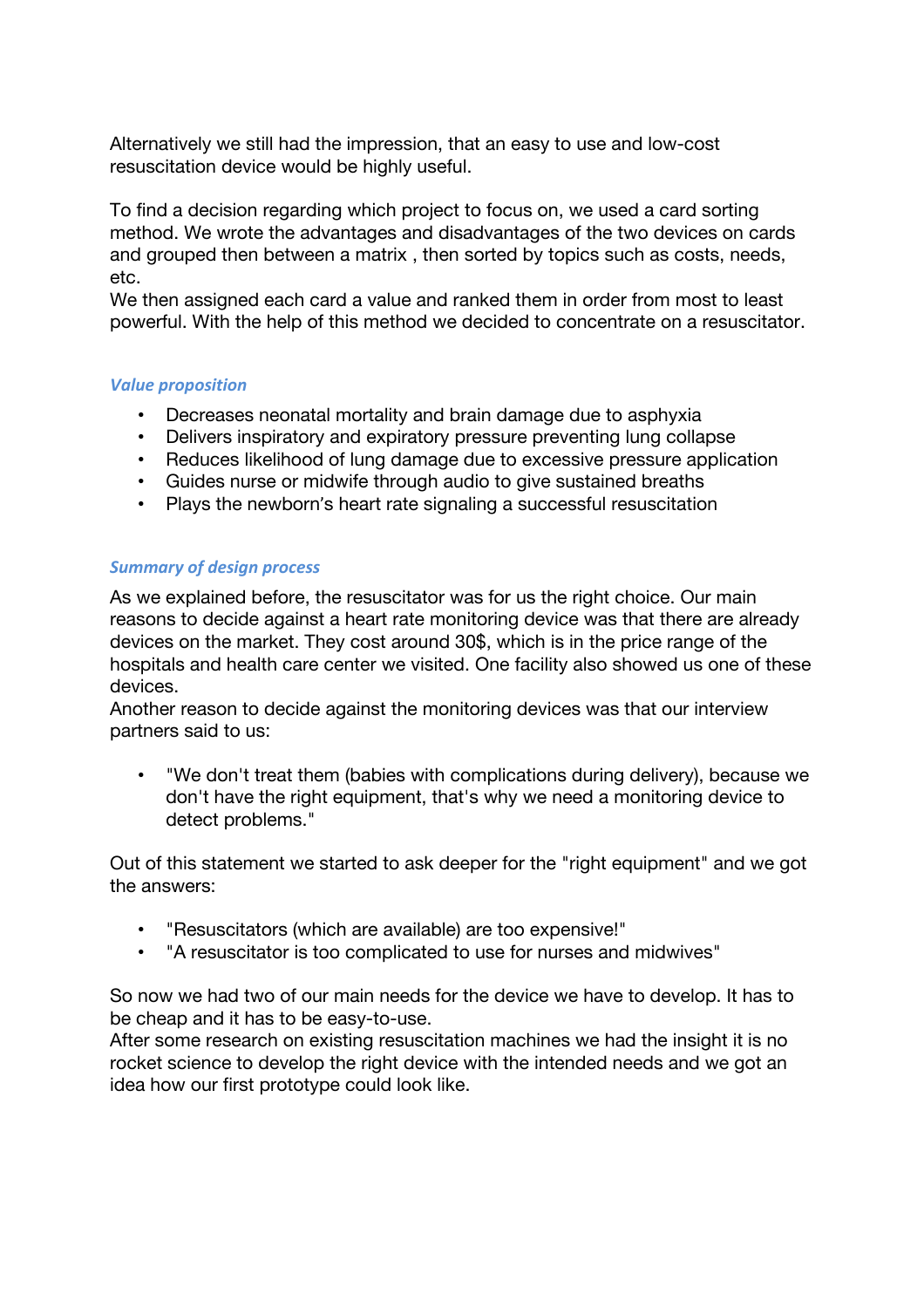# **Technology / Final Prototype**

#### *Design requirements*

- Easy to use with minimal training
- Easy to set up with intuitive design
- Continuous flow of air
- Ability to provide both PIP and PEEP at correct pressures
- No reliance on oxygen cylinders or oxygen concentrators (but ability to use if available or and desired)
- Low cost
- As "Hands free" as possible (for places with low human resources, allows healthcare worker to leave the baby and attend to the mother in emergency situation)
- Battery operated
- Leak proof, reusable mask
- Compact and transportable
- Rugged, durable in the field
- Monitor for heartbeat and oxygen that notifies healthcare worker with an alarm
- Safety mechanism to avoid excessive pressure
- Proper release of  $CO<sub>2</sub>$

#### *How Does it Work? / Performance*

A small air pump continuously pumps air through the device and into the baby's lungs. Pressure is controlled using the T-piece (see Figure 5). At the top of the Tpiece there is a hole. When the hole is closed with the thumb, a higher inspiration breath is given. This inspiration breath is termed the Peak Inspiratory Pressure (PIP). The WHO recommends a PIP of for term babies and a PIP of for preterm babies [REF]. When the hole is open, the carbon dioxide leaves the device and a small pressure remains in the lungs, termed the Positive End Expiratory Pressure (PEEP). The WHO recommends a PEEP of \_\_\_ for term babies and a PIP of \_\_\_\_ for preterm babies [REF]. Application of PEEP keeps the lungs from collapsing and is highly recommended to apply during resuscitation [REF].

The baby is placed on a positioning pillow which helps position the baby with its head tilted back just slightly. The positioning pillow is designed to raise the baby two centimeters above the surface according to the quidelines of the [REF]. The neck of the baby is placed on a circular hump to allow for the head to be tilted back without applying dangerous pressure to the baby's skull, which is common when using the bag and valve masks [REF]. The pillow also contains a small speaker that plays a sound to guide the user in the correct length and rhythm of the inspiratory breaths. Lastly, there is a heart rate sensor contained on this pillow at the back of the neck. When resuscitation begins, the babies heart rate will be very slow, but will hopefully increase during the resuscitation increases. When the baby's heart rate gets above 90 bpm, it is a signal of a successful resuscitation and the user can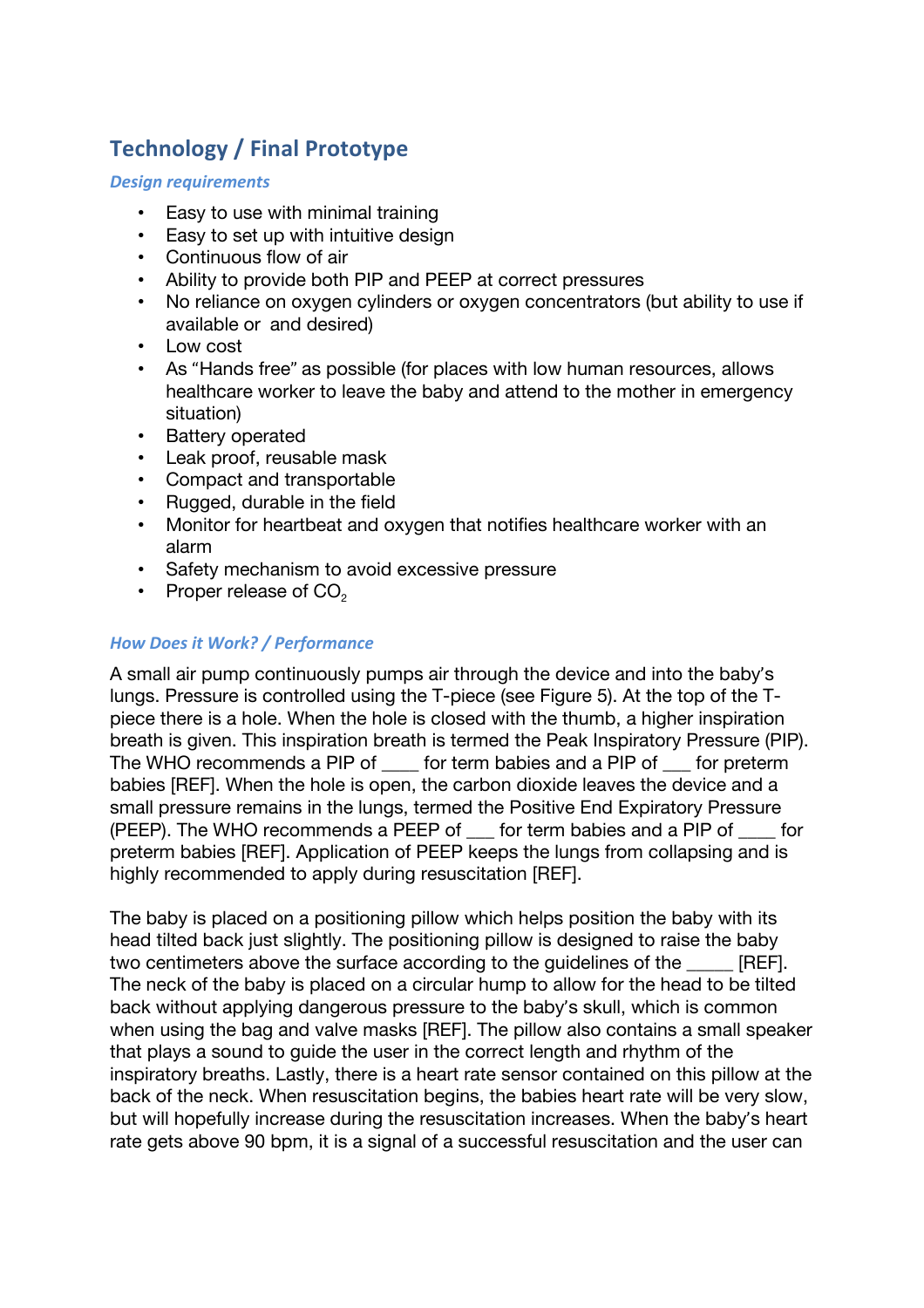stop giving breaths. Our device also enables the nurse to give a low pressure constantly to support the baby in breathing after resuscitation if needed.



Figure 5: Components of the T-Flow

#### **Bill of materials**

- Mask
- T-piece
- Pump
- Control valves
- Pressure gauge
- Pressure pipes
- Doll
- Pipe
- Manometer

### **Components of a breathing system**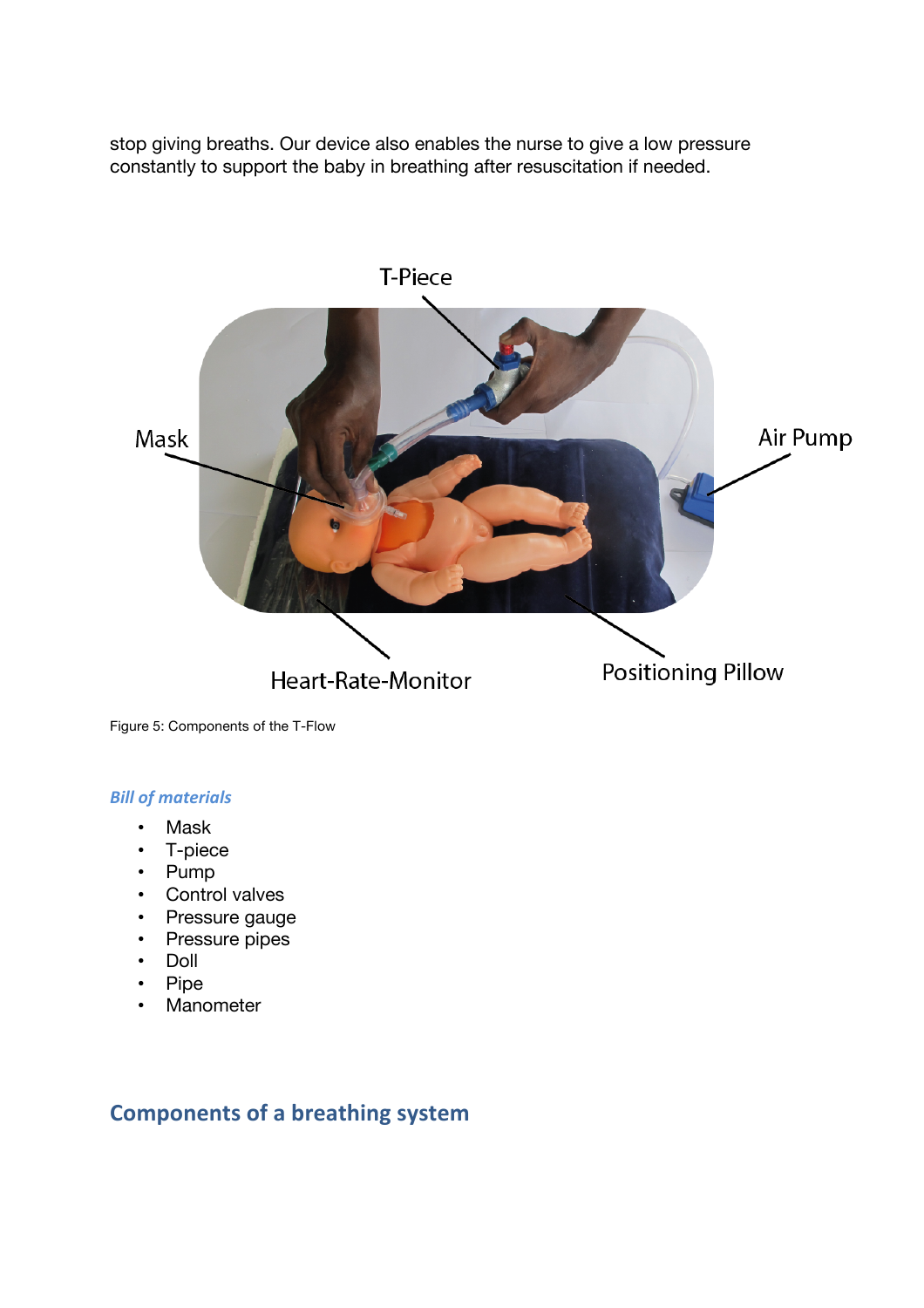#### **Characteristics of ideal breathing system**

- 1. Should be simple, safe, and inexpensive.
- 2. Able to deliver intended inspired gas mixture.
- 3. Permit spontaneous, controlled or assisted ventilation in all age groups.
- 4. Efficient and allow low fresh gas flow.
- 5. Able to protect patients from barotrauma.
- 6. Sturdy, compact, light weight.
- 7. Easily remove waste gases.
- 8. Warming and humidification of inspired gases.
- 9. Effectively eliminate CO2.
- 10.Have low resistance: Should have minimal length, maximal internal diameter and be without sharp curves or sudden changes in diameter.
- 11.Dead space should be minimal.

#### *Breathing tubes*

- Large bore, usually corrugated tubes, made of rubber or plastic.
- Corrugations increase flexibility and resistance to kinking.
- Clear plastic tubes are lightweight and low resistance.
- Act as a reservoir in certain systems.
- Have some distensibility but not enough to prevent excessive pressures from developing in the circuit.[3]

#### Adjustable pressure limiting valve

- Also called as; pop-off valve, exhaust valve, scavenger valve, relief valve, expiratory valve, over-spill valve etc.
- This valve allows exhaled waste gases and fresh gas flows to leave the breathing system when the pressure within the breathing system exceeds the valve's opening pressure
- It is a one way, adjustable, spring-loaded valve.
- The spring adjusts the pressure required to open the valve.

#### *Reservoir bag*

- The reservoir bag is an important component of most breathing systems.
- Made of antistatic rubber or plastic. Black bags are antistatic whereas green bags are made of low charging material which will not create harmful charges but will the bag from electric fields.
- Accommodates fresh gas flow during expiration, acting as a reservoir available for use in next inspiration.
- Acts as a monitor of the patient's ventilatory pattern.
- Can be used to assist or control the ventilation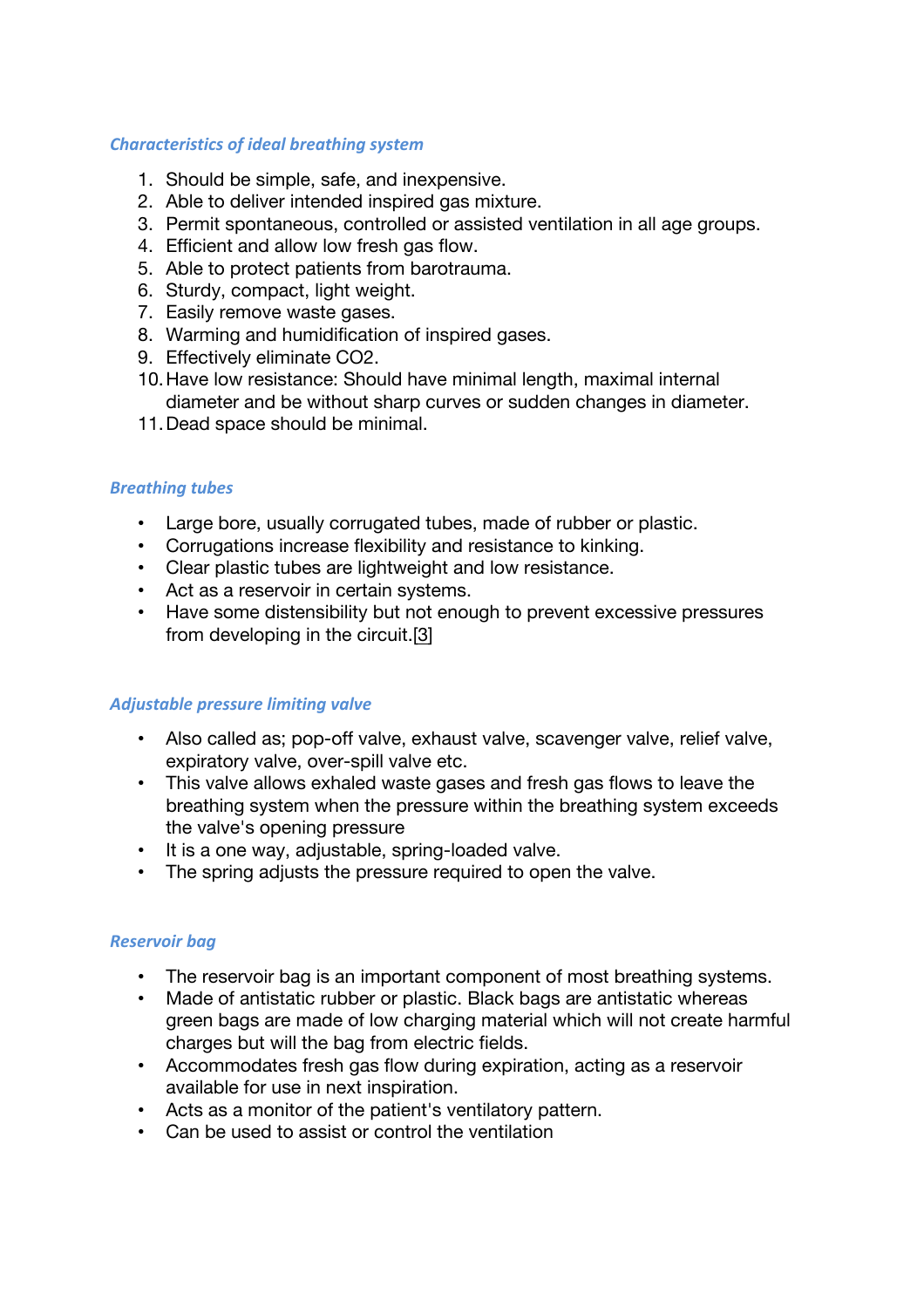• Bag being the most distensible part of the breathing system, protects the patient from excessive pressure in the system.

#### *Connectors and adaptors*

- To connect various parts of breathing system.
- Extend the distance between patient and breathing system.
- Allow more flexibility for manoeuvring.
- They also increase dead space and resistance.
- Chances of disconnection increased.

#### *Feedback notes after the presentation*

- Timer (start with a button)
- Pillow inflated
- Warmer / cooling system included in the pillow
- Notebook / paper to monitor the temperature of the infant
- Constant pressures divided into steps (range 5 psi)
- Avoid air liking
- Thermometer with color scheme for fast understanding
- Arrangement of the different parts in a certain way to keep the chest visible
- T-piece far away from the babies face

# **Next steps / Project future**

#### *Reflection on project viability and other design opportunities*

- Improving upon existing ambubag (easier to use, providing user feedback)
	- o Augmented Infant Resuscitator (Kevin Cedrone Scale Up Fellow @ MIT D-Lab, testing in Uganda)
- Windmill Health ("NeoBreathe", Villgro)

#### *6-month plan and team engagement (roles and responsibilities)*

- Nicole is willing to stay engaged in the project in the US or in Uganda as needed...Grace Family Health Clinic and staff are available...accommodation in Uganda available….connections and networking in Uganda available
- Abdur Rahman is interested in developing its working prototype with help of team, sponsors and support from IDIN. Can also work on Pressure control valves and calclations related to it. This can be made as his final year project.
- Bastian developed interfaces for machines, he can start to think about the interaction between the device and the user. He can also get in contact with doctors to gather information around resuscitation. He also can do some calculations (physic) to define the sizes of tubes, values according to the pressure.